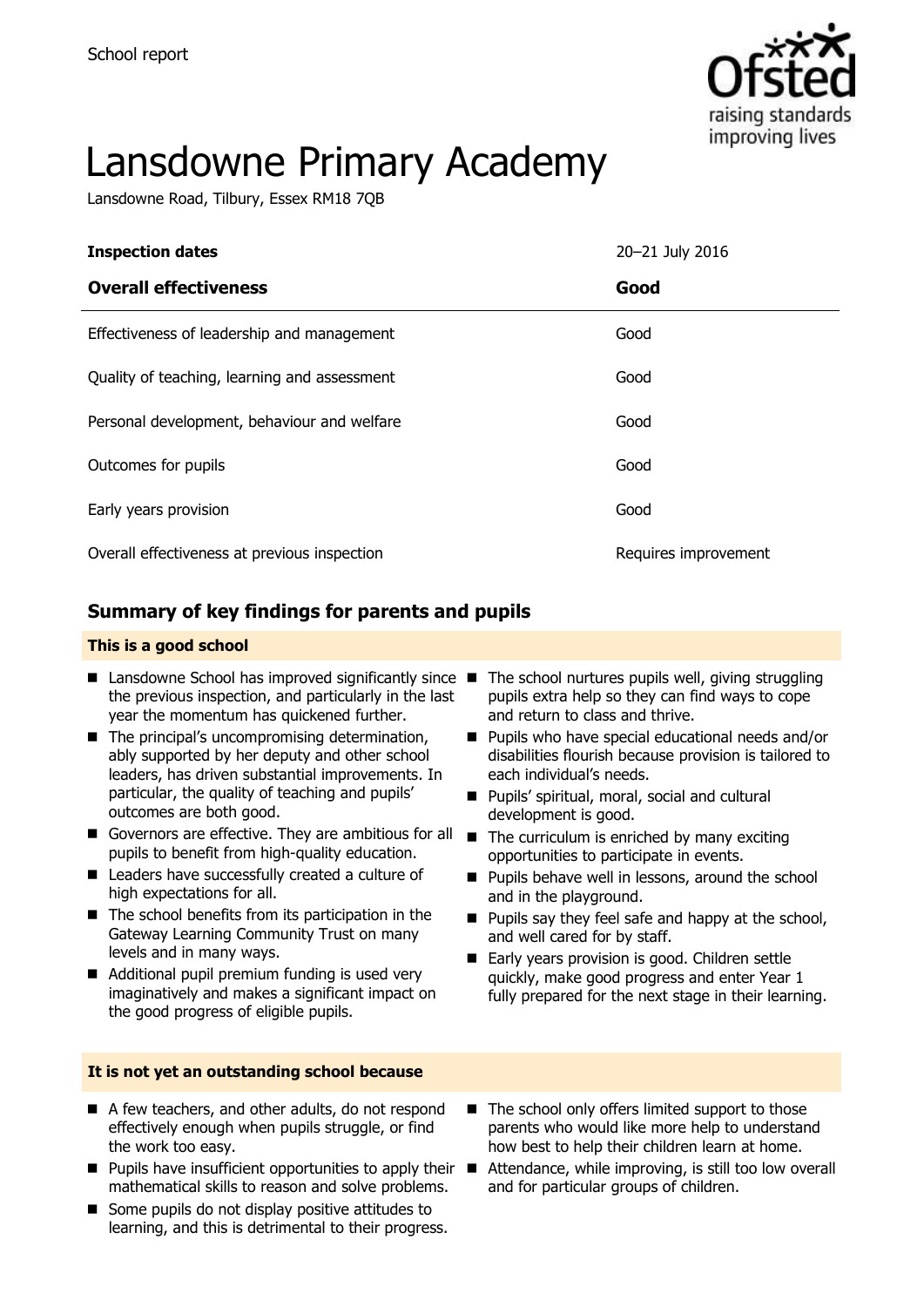

# **Full report**

#### **What does the school need to do to improve further?**

- **Further improve the quality of teaching, learning and assessment by ensuring teachers:** 
	- regularly check and adjust their teaching during lessons according to how well pupils are doing so that all make good or better progress
	- intervene at appropriate points in pupils' learning to clarify, challenge or deepen their understanding
	- provide sufficient opportunities for pupils to use and apply their mathematical skills to reason and solve problems.
- **Further improve pupils' attitudes to learning so they make better progress by ensuring that:** 
	- pupils try harder to finish tasks they are given and present them more neatly
	- staff consistently promote the qualities of good learning, such as resilience and perseverance, and develop pupils' stamina and capacity to keep going by themselves.
- Seek further ways to work with parents so that:
	- parents become effective partners fully able to support their children's learning at home
	- persistent absence is further reduced and all groups of pupils improve their attendance.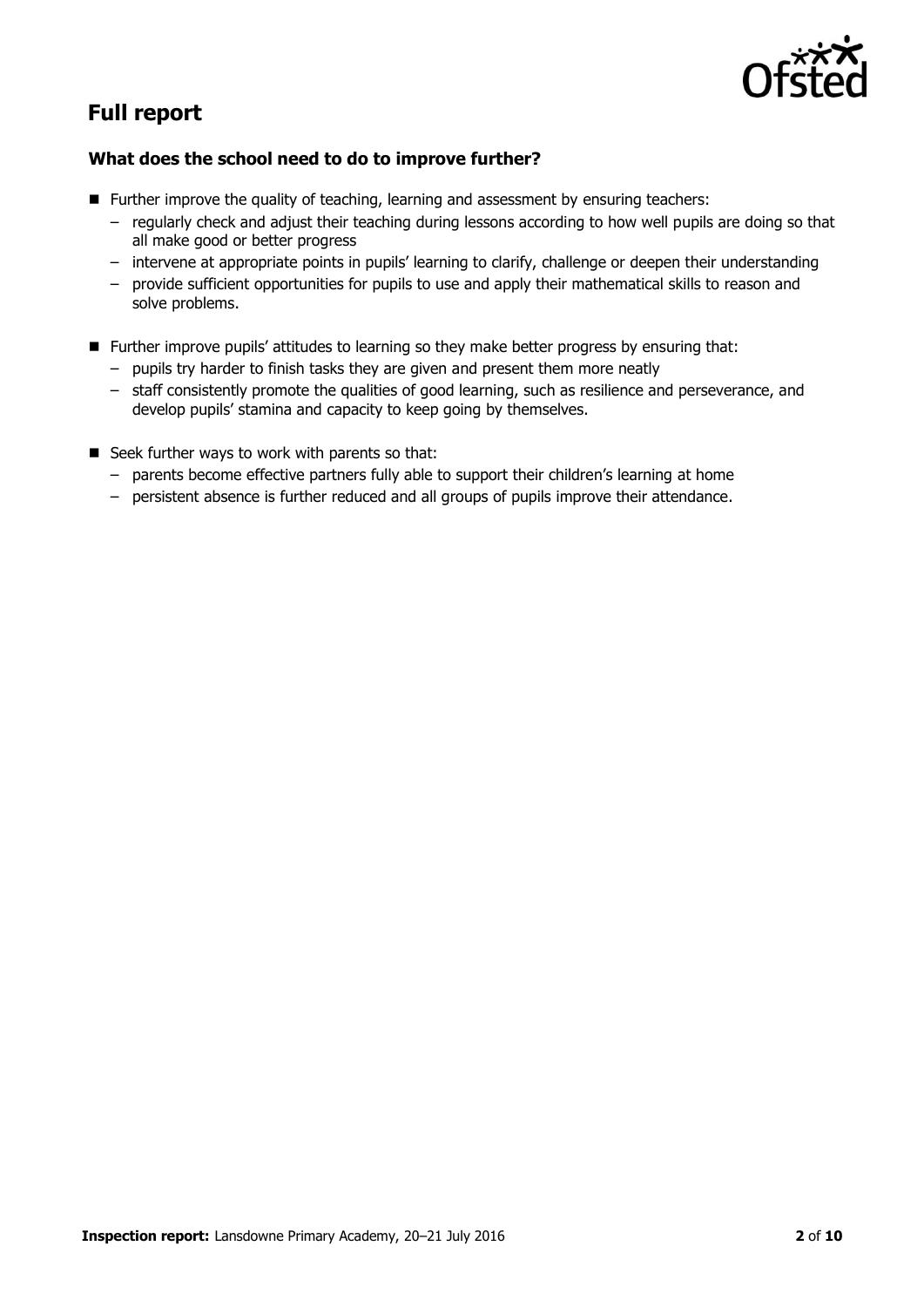# **Inspection judgements**



#### **Effectiveness of leadership and management is good**

- **School leaders, governors and staff share a strong determination to build further on recent improvements** and offer pupils high-quality education. The vast majority of staff responding to their survey agree that the school's culture is aspirational for pupils and encourages calm and orderly behaviour.
- **School leaders clearly understand what the school does well and where it needs to improve. They use this** information wisely to plan improvements.
- School leaders form an effective team. The principal's drive and energy is at the heart of school improvement. The deputy principal ably supports her. Assistant principals ensure each section of the school runs smoothly and efficiently.
- Within the learning community, leaders explore every avenue to successfully ensure sufficient goodquality staff. Whether through the apprentice scheme or links with universities, leaders make sure Lansdowne is fully staffed with well-qualified staff. This is a significant factor in pupils' good progress.
- School leaders accept no compromise in the drive for high-quality teaching. Each academic year begins with induction and training in the school's approaches. Every week, school leaders check these are fully implemented and hold teachers and learning support assistants to account if they are not.
- Staff morale is high. Teamwork is seen as a particular strength. One teacher said, 'There isn't anyone I couldn't ask for help.' Any who struggle to meet the school's high standards say they receive a clear, step-by-step improvement plan and the training and advice they need to achieve its aims.
- Leaders' deployment of the team of able, well-trained learning support assistants is effective. They work directly with pupils and make a significant contribution to pupils' good progress.
- Subjects are generally well led. All subject leaders, but particularly those new or inexperienced, benefit greatly from working alongside their equivalents from other learning community schools.
- **Provision for pupils who have special educational needs and/or disabilities is effective and much improved** since the previous inspection. Extra help is closely matched to each individual's needs. The expertise of the learning community's special needs coordinator is very beneficial, particularly in putting the right systems and procedures in place.
- The resource base is well led and managed. Pupils learn well because the layout of the room and structure of the day promotes their learning. Staff teaching these pupils are well trained and know when to help them and when to let them try for themselves.
- The curriculum is broad. Activities interest and engage pupils so they want to learn. Good improvements in the teaching of reading, writing and mathematics ensure pupils' progress is good. Pertinent visits and visitors, closely linked to topic work, help enrich pupils' interest and deepen their learning. Pupils enjoy many additional enrichment opportunities provided through the learning community.
- Pupils' spiritual, moral, social and cultural development is strong. Teachers skilfully explore moral issues through philosophical questions. Pupils reflect on their own lives and understand themselves and their community better. Pupils discuss 'big questions', such as 'Is the cocoa bean industry fair trade?'
- **Pupils' preparation for life in modern Britain is promoted effectively. In Year 5, one class explored** 'prejudice'. One girl explained that you should not judge people by the way they look.
- Pupils' understanding of British values is strong. Pupils understand 'democracy' and the importance of everyone's vote to a collective decision. The elected junior leadership team has a voice in the school, for example zoning the playground for different activities and rewriting the packed lunch policy.
- Leaders' imaginative use of pupil premium funding promotes the academic and personal development of eligible pupils. Extra lessons, such as 'Saturday Club', boost pupils' progress. Those with low self-esteem or social skills benefit from the very nurturing ethos of the nurture provision. All gain from wider curriculum opportunities in the sports and arts.
- Effective use of primary school sports funding benefits pupils and staff. Specialist coaching enables pupils to learn new techniques and skills, while staff learn how to teach sports more effectively. Pupils' clear understanding of the benefit of exercise to healthy living is demonstrated in their enthusiasm for their energetic 'daily mile' exercise. One pupil said, 'We keep active. It helps our brains work in class.'
- **E** Links with other schools in the learning community are very strong. Staff and pupils enjoy and benefit greatly from working together. By following an identical curriculum and similar teaching approaches, all pupils are well prepared for the learning community's secondary school.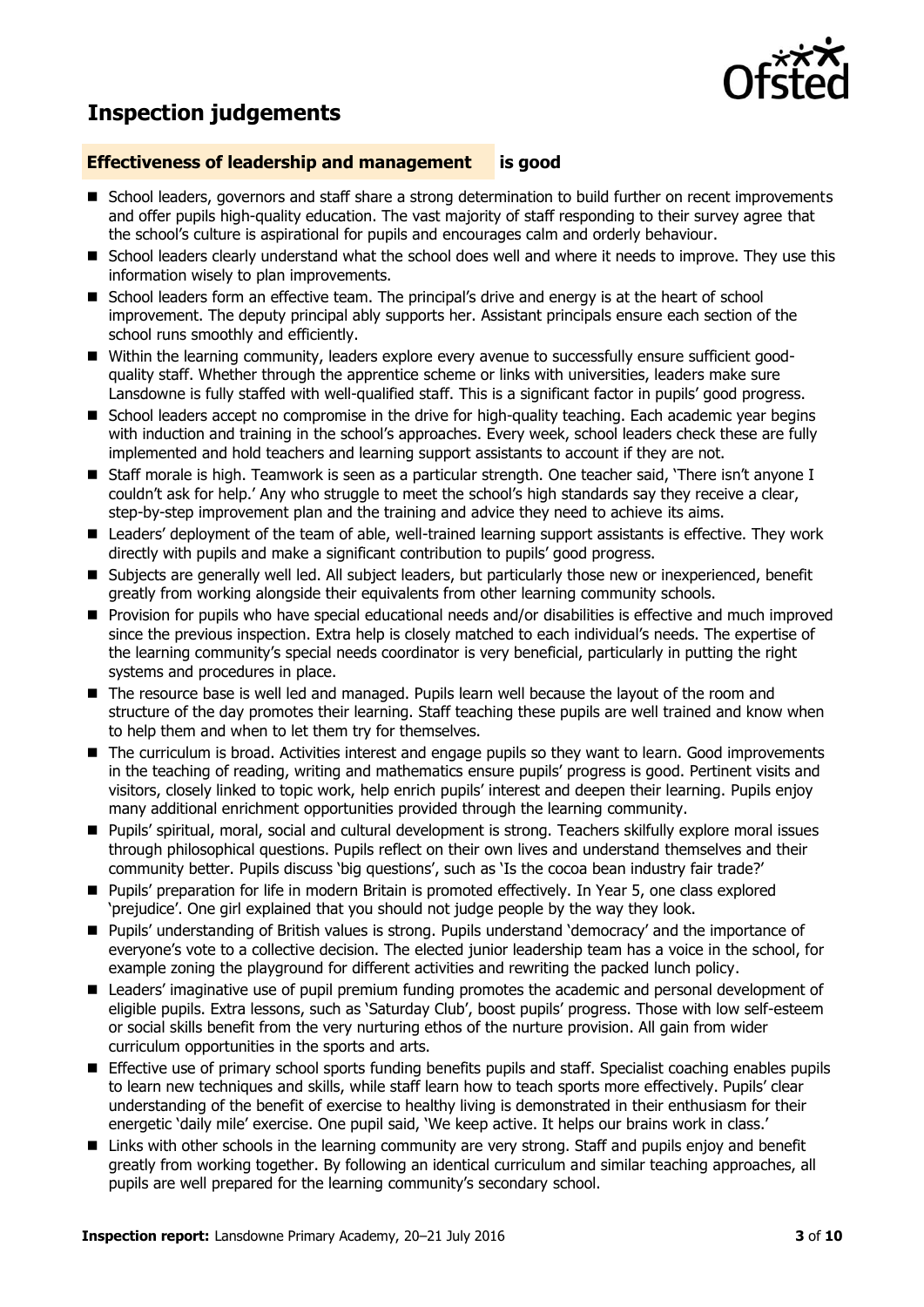

- The local authority, too, plays a role in supporting the school. For example, checks are made of the school's assessments of pupils' progress. Pupils participate in wider opportunities such as ballet classes.
- **F** Four in every five of the small number of parents responding to Parent View, Ofsted's online survey, would recommend the school to another parent. The vast majority of parents spoken to during the inspection were equally positive. Parents' growing involvement indicates the beginnings of a positive shift in attitude. However, the proportion of parents attending to discuss their children's learning remains relatively low. Some parents told inspectors they would like more help to understand the school's approaches, particularly to literacy and numeracy, so they are better able to help their children at home.

#### **The governance of the school**

- Governors share the leaders' and learning community's ambition for the school to provide high-quality education for pupils. Each governor's skills are usefully deployed so governance is efficient.
- Checks on the progress of pupils are analysed carefully to ensure pupils do well and to question and challenge school leaders when they do not.
- Governors oversee the performance of staff, including teachers, rigorously. Decisions about pay increases are based on a wide range of evidence.
- Governors know their school well. A recently appointed governor, for example, has visited to see the different approaches for herself. As a result, she is better placed to make informed decisions.
- Governors are robust; they say, 'We all learn from our mistakes, make no excuses and move on.' For example, leaders and governors analysed this year's test results and are already making changes.
- Governors work closely with the learning community. For example, annual training days shared with governors from other trust schools build their expertise, share understanding and agree policies.
- The arrangements for safeguarding are effective. School leaders and governors ensure all staff and governor training is up to date and that the school fully complies with the latest safeguarding guidance. Governors and school staff are fully aware of their duty to keep pupils safe. The school clearly explains to parents its role in safeguarding their children. Most parents responding to Parent View agree that their children feel safe at the school and are well looked after.

#### **Quality of teaching, learning and assessment is good**

- The quality of teaching has improved since the previous inspection. In particular, teaching is now far more consistent between classes and year groups, so most pupils make good progress.
- Staff's pride and commitment is evident. Teamwork is a strong feature, sharing ideas and expertise to improve the quality of teaching and learning. Those responding to the staff survey overwhelmingly agree that school leaders trust them to be innovative in ways that are right for pupils.
- **Pupils behave well because they know what is expected of them. Pupils move quickly from one activity to Pupils** another because they know and obey their teachers' 'silent signals' and key phrases.
- **Relationships between pupils, and between pupils and staff, are positive. As a result, very little learning** time is lost.
- **Planning is clear and the basis of good lesson structure. Year group teachers work with peers from other** learning community schools. They share expertise and ideas to contribute to plans that engage pupils.
- Teachers give pupils accurate and regular feedback, closely following the school's policy. Pupils say they find this helpful. Pupils generally incorporate their teachers' suggestions in their subsequent work.
- Well-trained learning support assistants enable pupils who struggle with specific skills or knowledge to make good progress.
- $\blacksquare$  The teaching of speaking and listening is effective because pupils respond positively to staff's high expectations that they answer in full sentences. Staff themselves provide good role models.
- Reading skills are taught well because staff are fully trained and all use the school's approaches. As a result, pupils know what to expect and what is expected of them. For example, phonics teaching (the link between letters and sounds) follows the same techniques and lesson structure in all classes. Staff promote reading well. They challenge pupils to 'be caught reading'.
- Writing skills are taught equally well. Again, teachers are well trained in the approach they use. Skills are practised and honed in a good variety of writing styles. As a result, pupils generally make good progress.
- The teaching of mathematics skills is good. Staff subject knowledge is good, an important improvement since the last inspection. Staff praise and reward pupils for learning key facts such as multiplication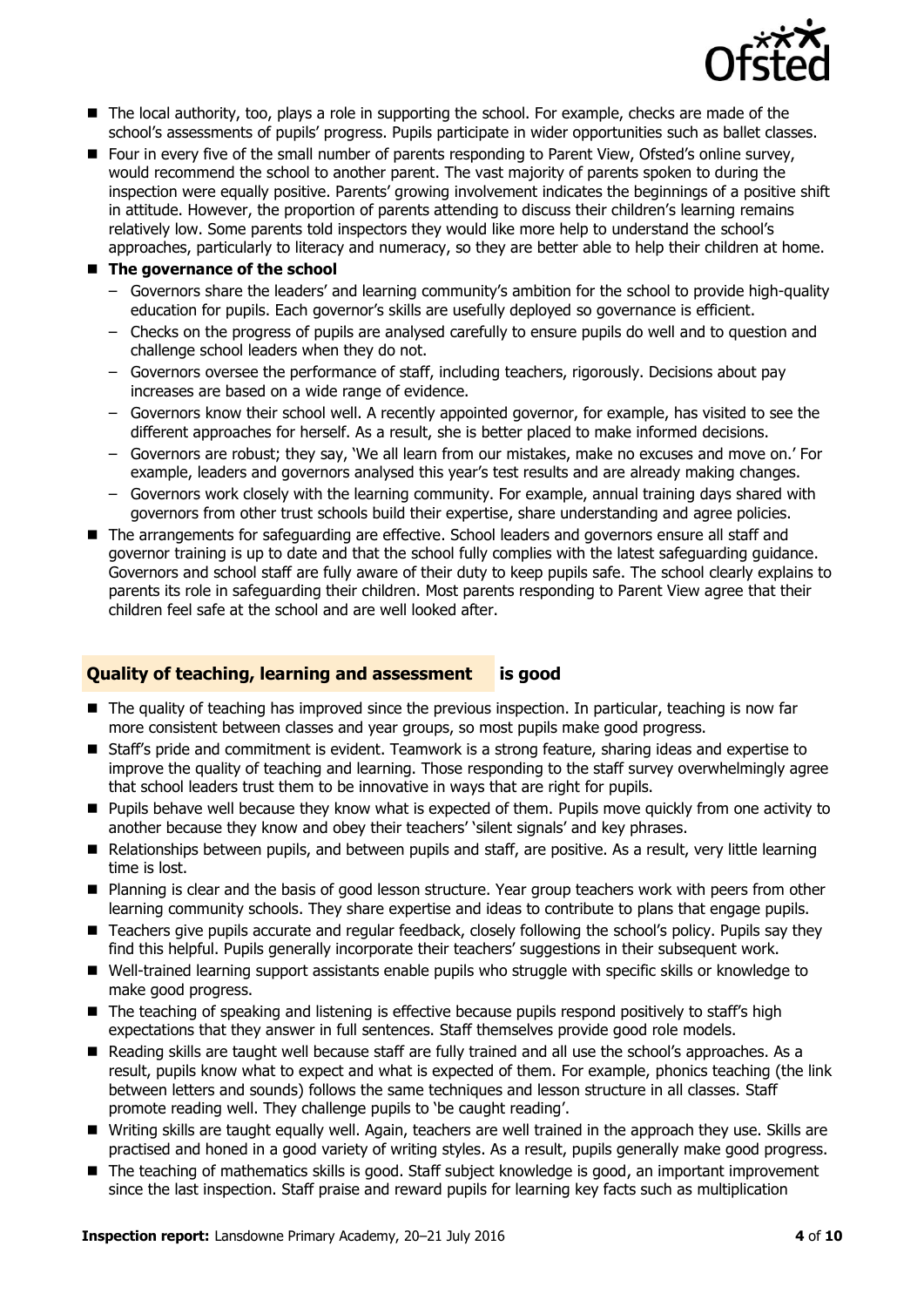

tables. Opportunities to reason and problem-solve, however, are more limited.

- $\blacksquare$  Teaching of pupils who have special educational needs and/or disabilities is effective. This is an improvement since the previous inspection. Resource-base staff teach specific skills so that these pupils can transfer successfully to general classes and pursue learning alongside their peers. Pupils' selfknowledge is promoted because each has a 'passport' containing next steps in learning in child-friendly language.
- **Duestioning is generally used effectively. In a reading activity, for example, the teacher encouraged** pupils to use skills such as inference with her questions, such as 'What do you think will happen next?'
- Teachers demonstrate high expectations of the content of their pupils' work and that pupils write in a neat and legible style. Presentation of work, however, needs to improve.
- Staff sometimes do not recognise the appropriate point to intervene, particularly in group work. As a result, they sometimes step in too early and pupils come to rely on their help. This denies pupils the opportunity to persevere and keep going for themselves.
- During lessons, teachers sometimes do not check sufficiently how their pupils are doing, in order to reshape their teaching.
- Effective use of homework promotes pupils' learning. Some activities practise pupils' basic skills, such as spelling. Others offer pupils opportunities to research and delve more deeply into interesting projects.
- Nine out of the 11 parents responding to Parent View agree that their children are well taught and all agree that their children are making good progress.

#### **Personal development, behaviour and welfare is good**

#### **Personal development and welfare**

- The school's work to promote pupils' personal development and welfare is good. All parents responding to Parent View, and those spoken to, feel that their children are happy at the school.
- **Pupils' learning benefits from working together. During the inspection, for example, Year 5 pupils,** working with partners, offered helpful suggestions and learned from each other. One boy said, 'I have improved my play script by adding stage directions with brackets.'
- Pupils' social development is strong. Pupils of both sexes and all ethnic groups mix and play together well. They say, 'This is a good school, everyone works together and no one gets left out.'
- Pupils talk positively about learning. When asked what is best, they reply, 'You learn lots of new things' and 'Every lesson has something to look forward to.'
- **Pupils' attitudes to learning are generally good. Pupils demonstrate many traits of an effective learner,** such as a good work ethic. However, some give up too easily because they do not have the stamina or motivation to complete tasks, and will wait for an adult to help.
- Pupils enjoy opportunities to help. Pupils' leadership, for example at playtimes, has been beneficial. 'Antibullying ambassadors' look after lonely pupils and encourage them to join in with games and activities.
- Staff effectively promote pupils' well-being. The very effective nurture provision helps pupils grappling with schoolwork or the dynamics of the classroom. Pupils receive valuable extra help from this specialist team and most are able to follow the same curriculum as their peers.
- **Pupils understand how to keep themselves safe. Whether on the roads or the internet, they know the** signs to look out for and what to do if they are worried.

#### **Behaviour**

- The behaviour of pupils is good. Pupils spoken to during the inspection all agreed that behaviour had improved in the recent past. Around three quarters of the parents responding to Parent View agree that the school makes sure its pupils are well behaved.
- The school is very inclusive. Pupils struggling to manage their own behaviour receive excellent support and guidance, particularly from the nurture provision team. Able staff teach pupils how to manage their own behaviour so that these pupils quickly return to the classroom and stay there.
- The school's proactive approach is a significant reason why the rate of exclusion is falling rapidly. Pupils at risk of exclusion join a motivational group that targets key areas of behaviour. Since it started, no pupil in this group has been excluded.
- Pupils fully understand what is expected of them because they know the school's rules, that there are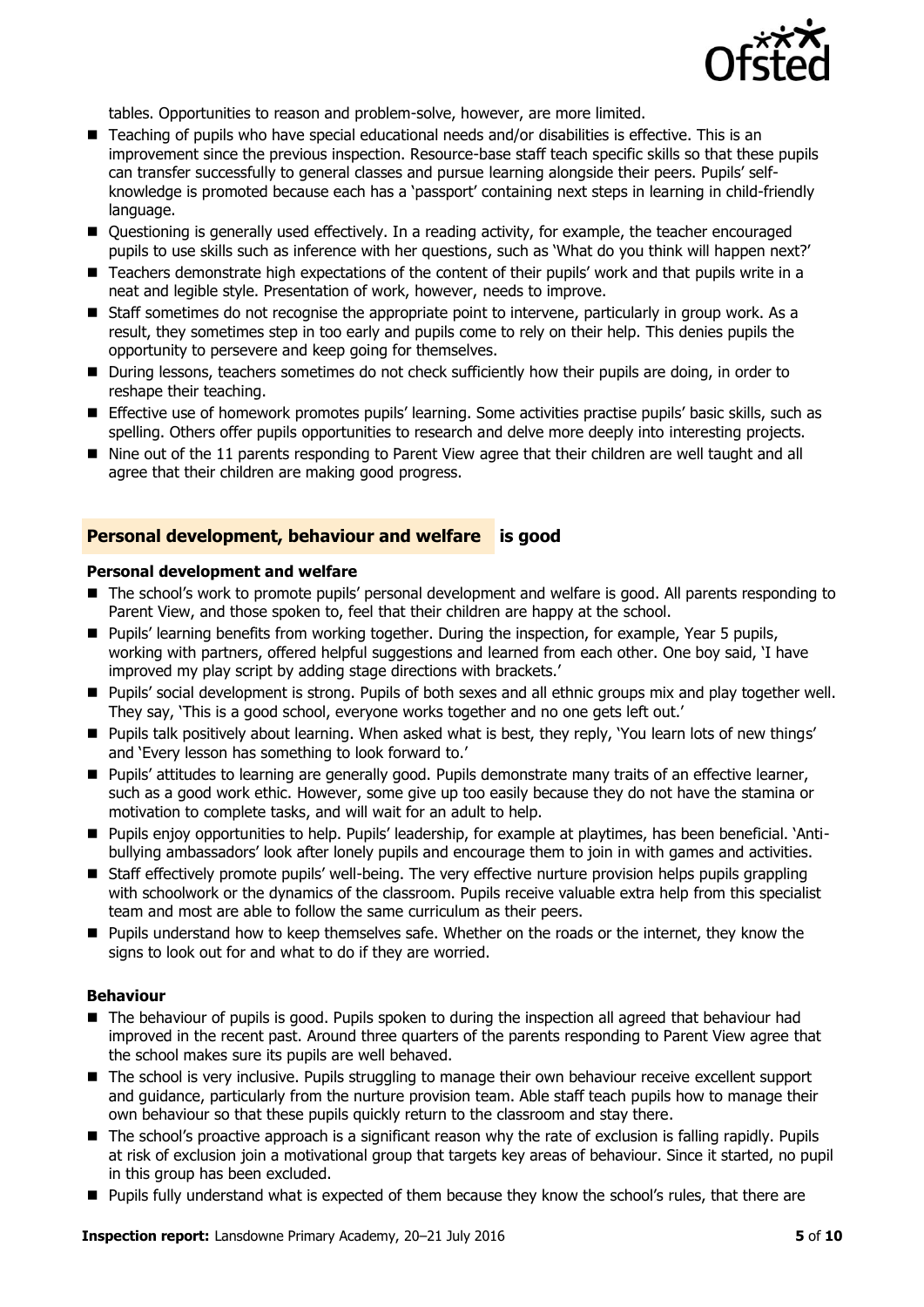

rewards and consequences, and that staff consistently apply them. Staff resolve issues quickly, calmly and firmly. Although the emphasis is on rewarding positive behaviour, staff do not tolerate misbehaviour.

- 'Doing the right thing' is a focus of school life, publicly affirmed in assemblies. Effort, attendance and good habits such as regular reading at home are rewarded, as are traits such as helpfulness.
- Behaviour at play and lunchtimes is much improved because provision is better. Midday supervisors effectively promote positive play. A wide variety of activities, from theatre to aerobics to speed-stacking, offer pupils numerous opportunities. On other occasions, pupils invent their own imaginative games.
- Pupils say that incidents of bullying have decreased. They say that they feel safe in the school, well cared for and that there are adults they can talk to if they are worried. Parents spoken to all said that bullying is quickly dealt with and resolved.
- Attendance has improved this year but remains below average. The school is well supported by the learning community. Staff offer many rewards and incentives to encourage good attendance. The excellent breakfast club offers an incentive to pupils with poor punctuality. However, there remains a small proportion of pupils who are regularly absent. This group also includes pupils eligible for extra support, who consequently do not gain as much as they could from this extra investment.

#### **Outcomes for pupils are good**

- **Pupils'** achievement has improved since the previous inspection. The strong focus on improving the quality of teaching has eradicated the variations in pupils' progress reported at the previous inspection.
- The school's own checks on progress, and the quality of work in pupils' books, show that the vast majority of pupils now make good or better progress in reading, writing and mathematics. Pupils currently in Year 6, for example, generally learn in three terms what they are expected to learn in five terms in reading and mathematics. The rate of learning is faster still in writing.
- **These improvements are the result of school and learning community leaders taking very effective action** so that pupils make faster progress. This has a positive and cumulative effect. For example, improvements mean that the proportion of children leaving the early years with a good level of development is much higher than previously. This strong foundation gives pupils a better start for teachers to build on in Year 1.
- The proportion of pupils reaching or exceeding the expected standard in the Year 1 phonics screening check in 2016 was roughly three quarters. Although still a little below the national average, this represents a large improvement on 2015 when just over half passed.
- Results also improved at the end of Year 2. Approximately two thirds of pupils reached or exceeded agerelated expectations in reading, and six in every 10 in writing and mathematics. Although not high, these results also represent a large increase on the previous years, when results were significantly below the national average in all three of these important subjects.
- The inconsistencies in teaching and pupils' progress reported at the previous inspection mean that, even though teaching is now good, it has not been so over time. This particularly affects older pupils who have been at the school longer. As a result, these pupils have a legacy of lower standards.
- **E** Leaders' accurate assessments identify gaps in older pupils' learning. These pupils receive carefully targeted 'catch-up' sessions with able learning support assistants. This enables pupils to make up lost ground. Even so, some gaps remain. For example, in Year 6, some pupils say they were not able to answer test questions asking them to reason mathematically.
- Generally, disadvantaged pupils make progress quicker than their peers. As a result, they are closing the attainment gap. This is largely because the school is highly effective at identifying each individual's barriers to learning and providing appropriate support.
- Pupils who have special educational needs and/or disabilities make good progress, although often from lower starting points. Staff, ably assisted by the learning community, accurately identify each individual's needs and tailor support to meet them. This is a significant improvement since the previous inspection.
- The resourced provision provides these pupils with good specialist support so they can often learn alongside their peers in general classes. As a result, they make good progress from their starting points.
- The most able pupils make good progress. These pupils regularly receive harder work that challenges them sufficiently.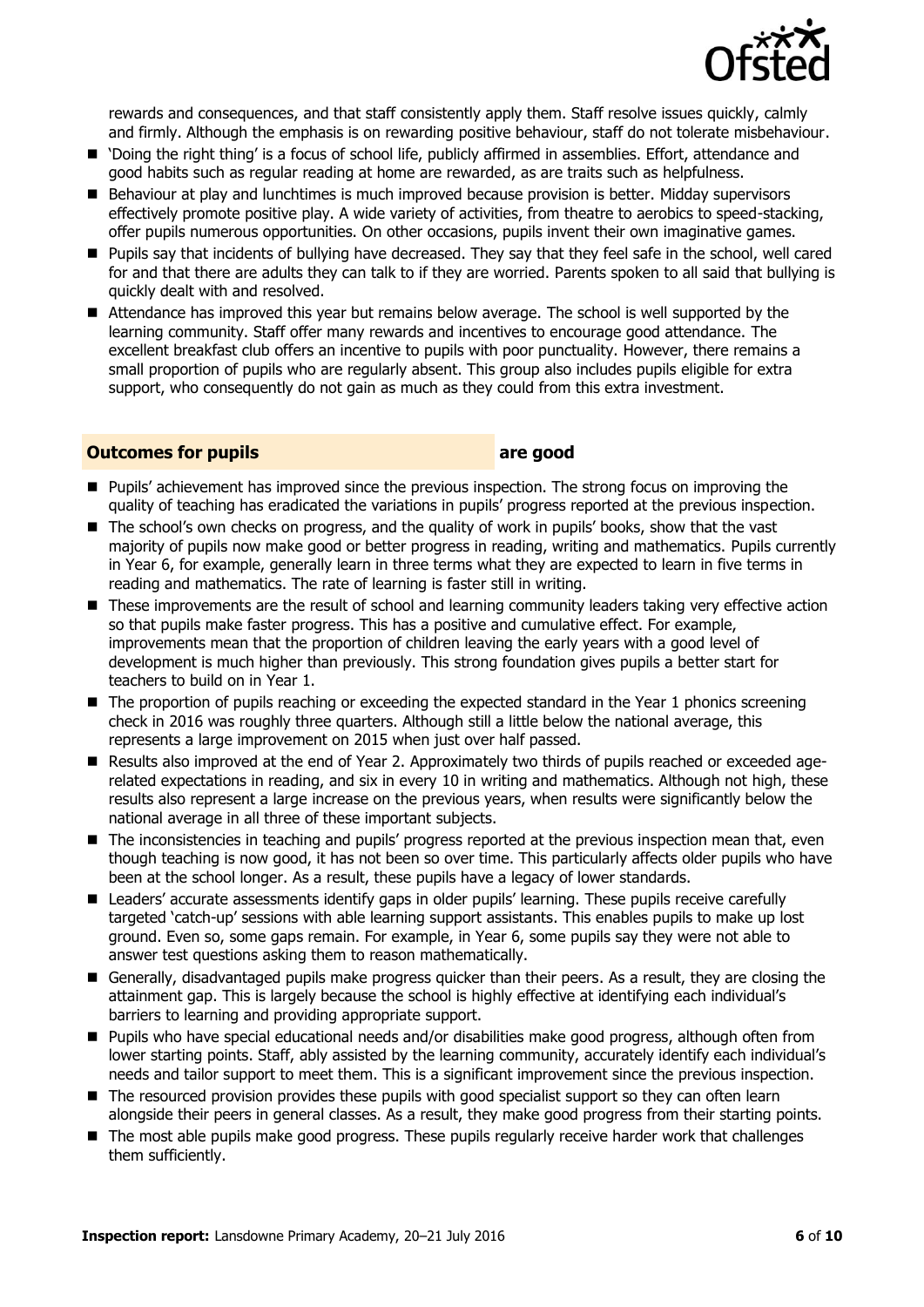

#### **Early years provision is good**

- Most children enter the Nursery with skills and knowledge well below those typical of their age. Children settle quickly because of good arrangements so their move into Nursery is smooth. Children make good progress because activities are closely matched to their needs and interests. About two in five children transfer to other schools when entering Reception.
- The move to Reception, whether from the Nursery or elsewhere, is equally well organised and the good pace of learning continues. In 2016, two thirds of the children reached or exceeded a good level of development, a large increase from 2015 when the equivalent figure was just over half the children.
- The early years provision caters for all children's needs well. Staff closely link activities for pupils who have special educational needs and/or disabilities to their needs. The most able children benefit from learning key skills such as phonics with Year 1.
- The structure and organisation of the day is very clear to children. They quickly learn what is expected of them. Many of the school's approaches, such as 'silent signals', start in early years so children are very familiar with them as they move into Year 1.
- Children's personal development is strong. Children willingly take turns, share and work together, such as when building a den. They cooperate well with each other and staff.
- Inside and out, children enjoy many stimulating activities. Activities have a clear purpose, often linked to a theme, so new learning in one area reinforces previous learning in another. However, opportunities for children to choose to mark-make or explore numbers are fewer outside than in.
- Basic skills are taught well. Adults ensure children pronounce letter sounds accurately. They spot when children are unclear and give more examples. Staff's effective use of memorable rhymes and visual gestures aids children's learning. Staff promote reading effectively; they encourage children into the habit of reading and enrol them at the public library.
- Teaching is effective. Adults seize opportunities to extend children's thinking. For example, a group counting is asked, 'What is one more?' Staff recognise children's interest is high and extend this to halves and doubles. Technology is used effectively; children's fascination when watching stingrays move over a coral reef leads to an abundance of interest and questions to explore. However, adults do not regularly plan opportunities for children to pursue for themselves the interest aroused in adult-led activities.
- Learning journeys accurately track the progress of each child in all areas of learning. Children experience a wide range of activities. For example, they make good progress in shape, data handling and writing number sentences.
- Relationships with parents are positive. Meetings when children join early years are well attended. Parents are invited to contribute to their children's learning journeys, and some do so. Some parents also attend events when the school's approach to teaching key skills such as phonics is explained. Some parents struggle to support their children's learning at home because they themselves struggle with literacy and numeracy. The school offers limited help to address these needs.
- Leadership is effective. Clear plans exist for future improvements. Additional funding is used effectively. Safeguarding children is seen as paramount. Staff give children regular reminders and care for them well.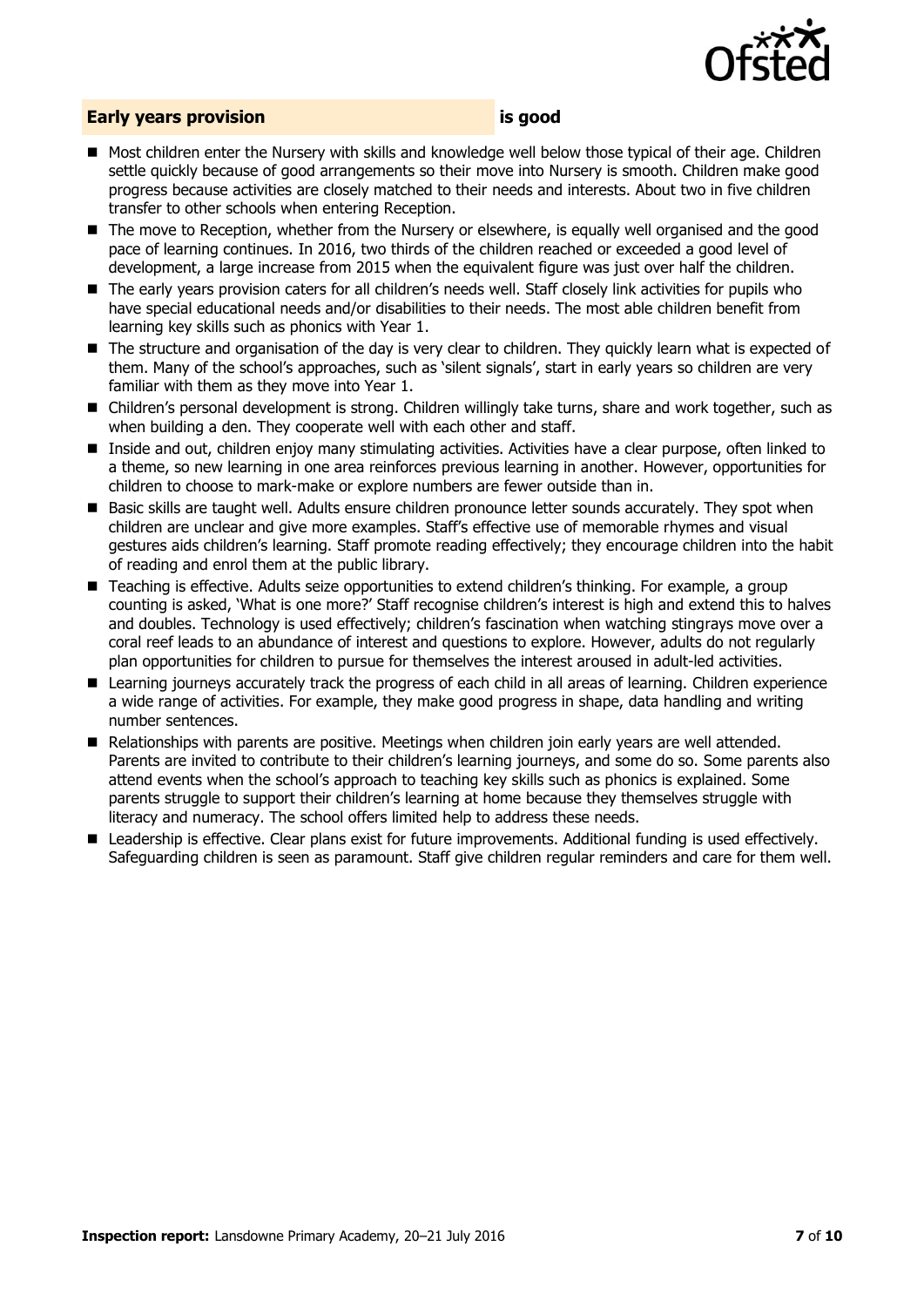

## **School details**

| Unique reference number  | 138048          |
|--------------------------|-----------------|
| <b>Local authority</b>   | <b>Thurrock</b> |
| <b>Inspection number</b> | 10011862        |

This inspection was carried out under section 5 of the Education Act 2005.

| <b>Type of school</b>                      | Primary                       |
|--------------------------------------------|-------------------------------|
| <b>School category</b>                     | School sponsor-led            |
| <b>Age range of pupils</b>                 | $3 - 11$                      |
| <b>Gender of pupils</b>                    | Mixed                         |
| <b>Number of pupils on the school roll</b> | 703                           |
| <b>Appropriate authority</b>               | The governing body            |
| <b>Chair</b>                               | Ade Shodipe                   |
| <b>Principal</b>                           | Monique Anderson              |
| <b>Telephone number</b>                    | 01375 487200                  |
| Website                                    | www.theglc-lansdowne.org.uk   |
| <b>Email address</b>                       | admin.lansdowne@theglc.org.uk |
| Date of previous inspection                | 5-6 June 2014                 |

#### **Information about this school**

- The school is much larger than an average-sized primary school.
- In the Nursery there are two classes. Children attend part time in the morning or afternoon. Each session lasts three hours. In each other year group, from Reception to Year 6, there are three classes.
- The majority of pupils are from White British backgrounds.
- The proportion of pupils supported by the pupil premium funding is well above average. This is additional funding to support pupils known to be eligible for free school meals and children looked after.
- The overall proportion of pupils who receive support for their special educational needs and/or disabilities is above average.
- The school operates a resourced provision for pupils with learning and social communication difficulties.
- In 2015, the school met the government's floor standards, which are the minimum expectations for pupils' attainment and progress in English and mathematics by the end of Year 6.
- $\blacksquare$  The school meets requirements on the publication of specified information on its website.
- $\blacksquare$  The school operates a breakfast club five days a week.
- Lansdowne Primary Academy is a sponsored school within the Gateway Learning Community Trust (GLC). The GLC is sponsored by the Ormiston Trust.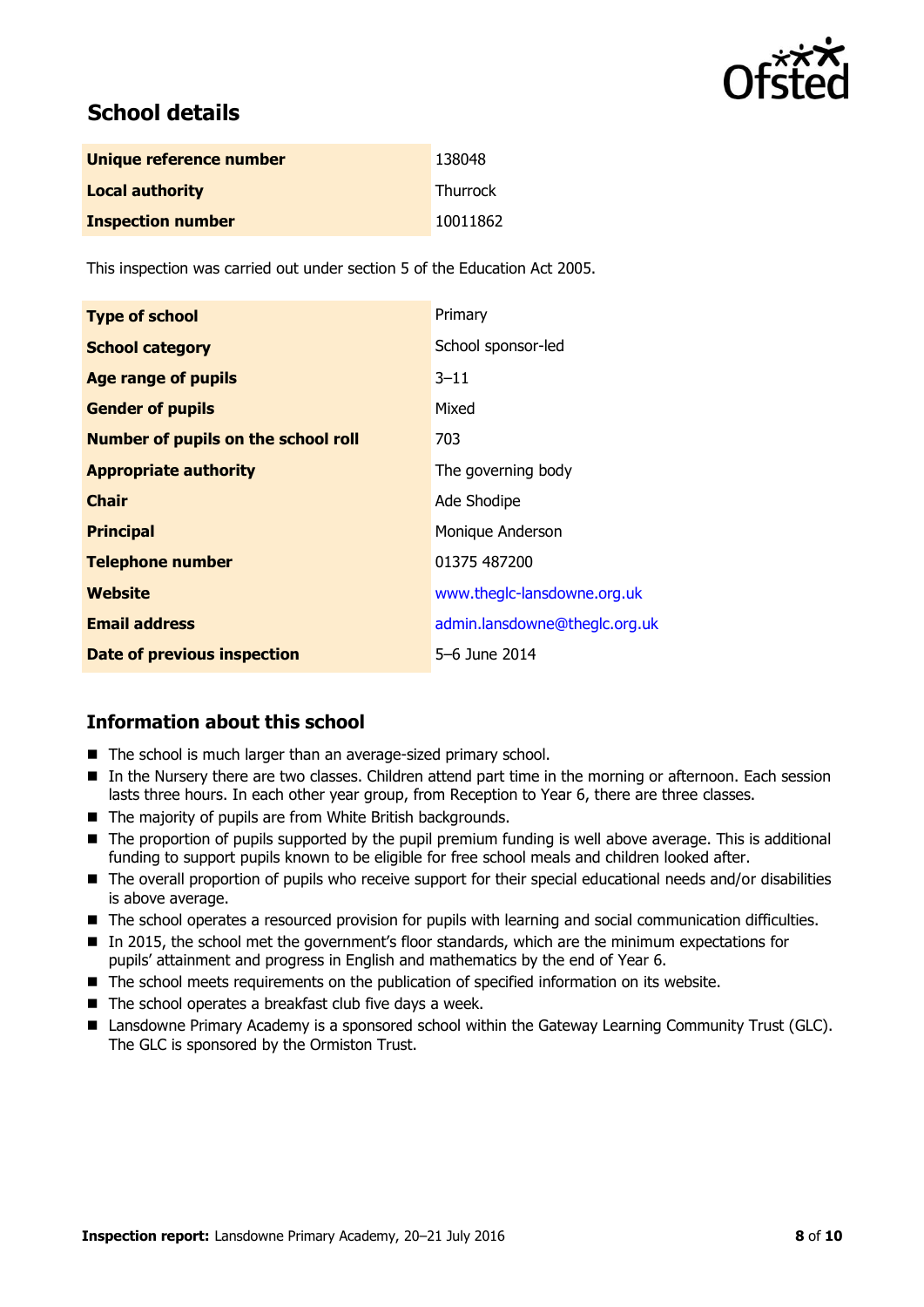

#### **Information about this inspection**

- The inspectors visited all classrooms. Some observations were conducted jointly with the principal, deputy principal or an assistant principal. In addition, the inspectors observed small groups of pupils being taught.
- The inspectors looked at work in pupils' books and listened to pupils read.
- The inspectors observed pupils in other activities and as they moved around the school.
- Meetings were held with the principal, other leaders, teachers and governors. Inspectors also met with representatives of the Gateway Learning Community Trust.
- $\blacksquare$  The inspectors met with pupils to discuss their experiences at the school.
- The views of 11 parents who responded to the online questionnaire, Parent View, were taken into account. The inspectors also held informal discussions with parents. The inspectors also considered the views of 27 members of staff who responded to their online survey.
- The inspectors looked at a range of school documents and information. These included the school's development plan, checks on the quality of teaching, curriculum plans, minutes of meetings of the governing body, and pupils' behaviour and attendance records. The inspectors also looked at arrangements for and records of safeguarding procedures.

#### **Inspection team**

| Robert Greatrex, lead inspector | Ofsted Inspector |
|---------------------------------|------------------|
| John Crane                      | Ofsted Inspector |
| <b>Pauline Macmillan</b>        | Ofsted Inspector |
| <b>Tania Perry</b>              | Ofsted Inspector |